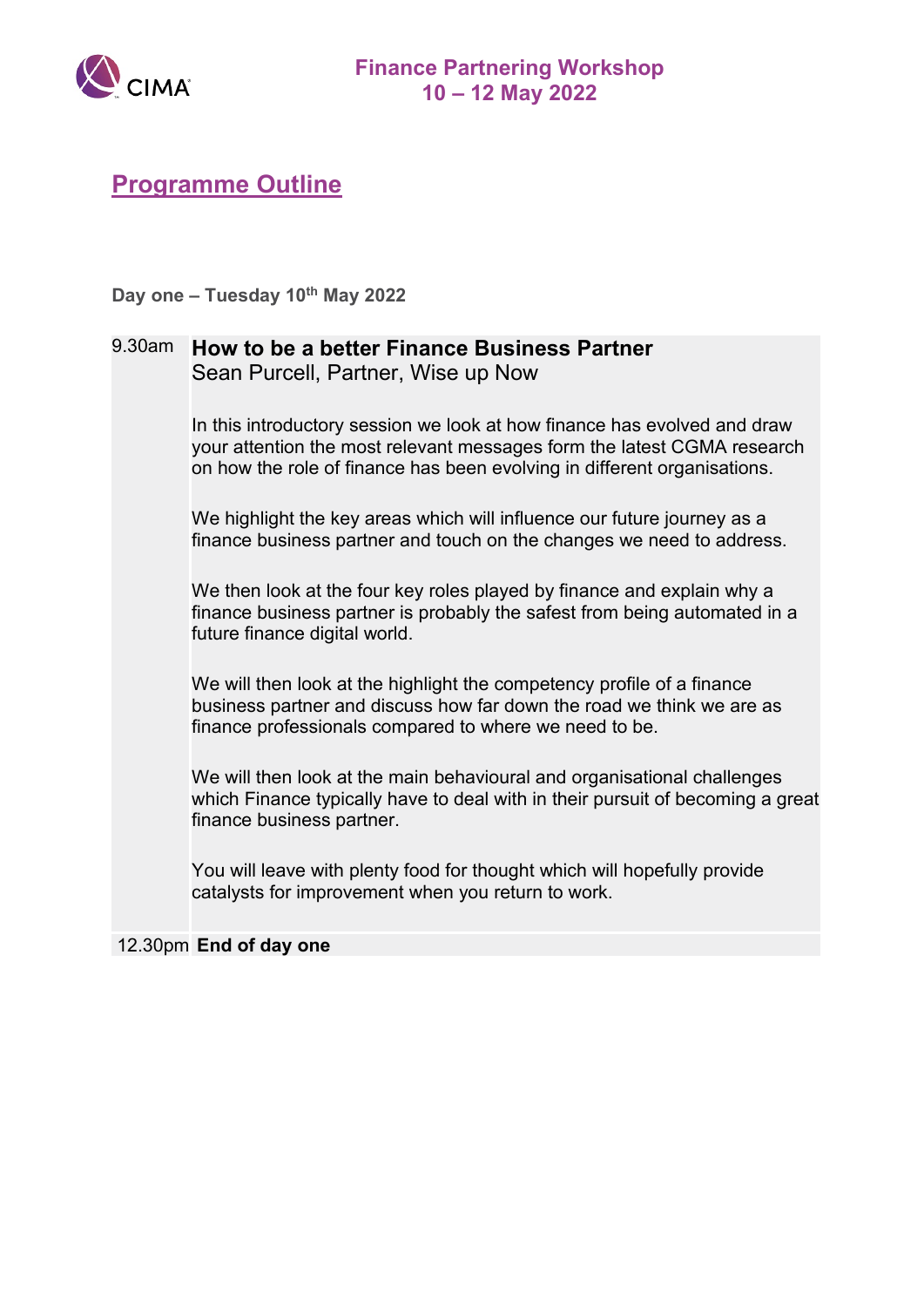

**Day two – Wednesday 11th May 2022**

## 9.30am **Commercial Nous – adding value as a finance professional** Andi Lonnen, Finance Training Academy Ltd

It is now more vital than ever for finance professionals to think more commercially in order to sustain their organisations in these highly competitive times.

This engaging, practical and inter-active masterclass has been specially designed to help finance professionals to improve their commercial acumen and ensure they can deliver more value in a cost-effective way.

This workshop covers:

- Defining 'commercial nous' and 'adding value' and what this means to the modern finance professional
- Focus on the customer identifying your internal & external customers and how you can meet their needs
- Understanding your organisation and the industry in which you work, including thinking globally
- Linking your role to what is happening in the wider environment
- Brainstorming ideas to continually improve your commercial acumen
- Very practical tips and takeaways to implement immediately back in the workplace and be buzzing to do so!

12.00pm**End of day two**

**Day three – Thursday 12th May 2022**

# 9.00am **A leader's guide to mastering influence and navigating stakeholders**

Olwyn Merritt, Founder, Pure Potential

- Learn an influencing model that will help you plan any situation where you need influence
- Gain insight into your own particular style of influencing and become more aware of a greater range of influencing techniques open to you
- Explore particular strategies used by highly effective influencers Begin to apply some of what you have learned to your own situation and feel more confident in your own abilities to do so in a skilful way.

### 11.15am**Break**